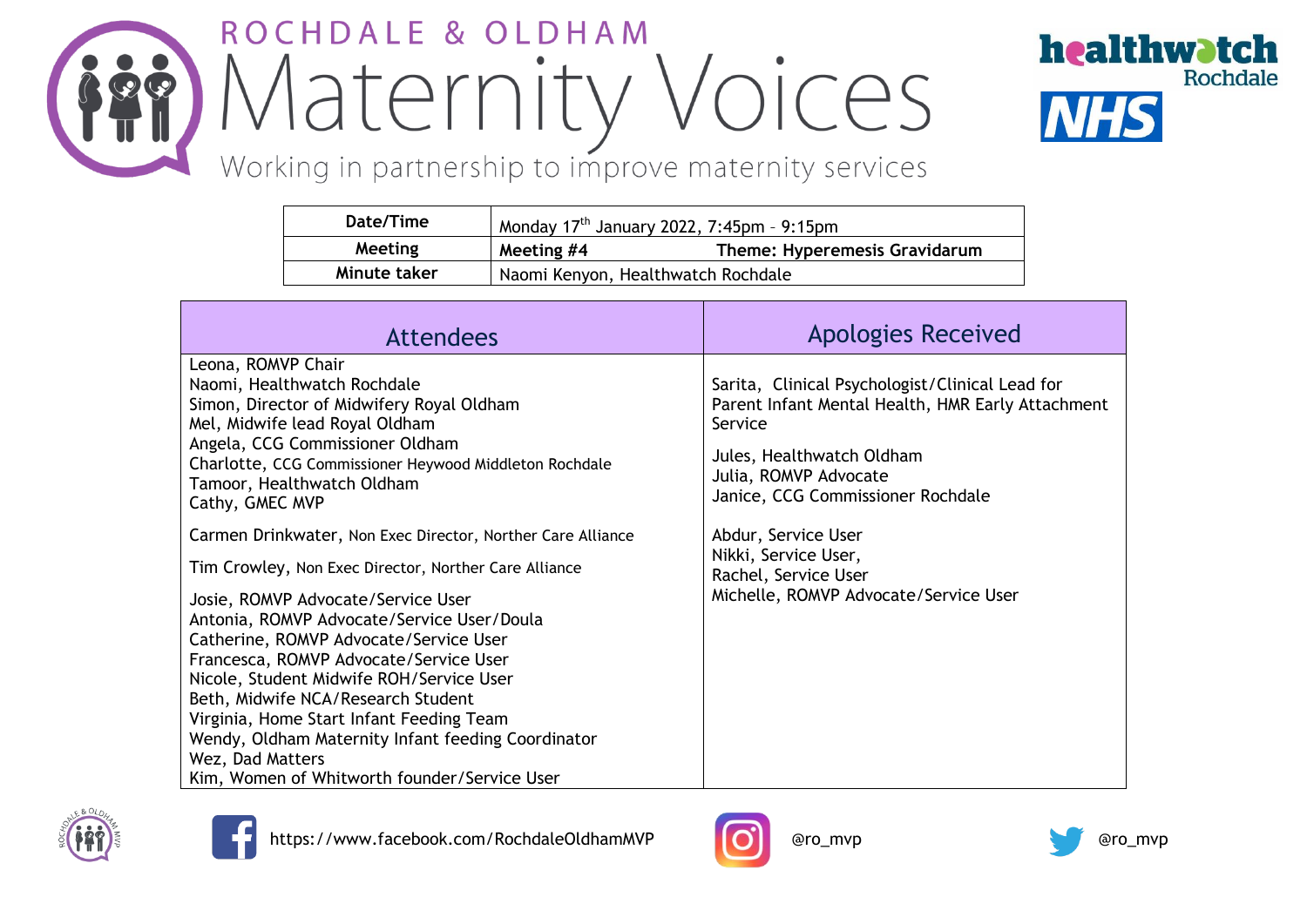|                | <b>Agenda Item</b>                                                                             | <b>Items</b><br><b>Discussed</b>                                                               | <b>Summary of Discussion</b>                                                                                                                                                                                                                                                                                                                                                                                                         | <b>Actions</b>                                                                                                                                                                                | Owner                                  | <b>Deadline</b>                         |
|----------------|------------------------------------------------------------------------------------------------|------------------------------------------------------------------------------------------------|--------------------------------------------------------------------------------------------------------------------------------------------------------------------------------------------------------------------------------------------------------------------------------------------------------------------------------------------------------------------------------------------------------------------------------------|-----------------------------------------------------------------------------------------------------------------------------------------------------------------------------------------------|----------------------------------------|-----------------------------------------|
| $\overline{1}$ | Welcome and<br>introduction of<br>attendees                                                    | Welcome<br>Introductions of<br>attendees via chat                                              | <b>Welcome from Chair</b><br>Please see list above                                                                                                                                                                                                                                                                                                                                                                                   |                                                                                                                                                                                               |                                        |                                         |
| $\overline{2}$ | Information on<br>Rochdale and<br>Oldham<br>Maternity<br><b>Voices</b><br>Partnership<br>(MVP) | Who ROMVP are<br><b>Gathering Feedback</b><br>Oldham/Rochdale<br>Sign up to receive<br>updates | Naomi, Healthwatch Rochdale gave an update<br>on ROMVP, who they are and what they do.<br>Feedback Gathering on Maternity Services.<br>https://healthwatchrochdale.org.uk/share-<br>your-experience-local-maternity-services<br>We have a ROMVP Contact list, we send out<br>information from ROMVP as well as other<br>services, surveys, invitations to ROMVP<br>meetings etc.                                                     | <b>ROMVP Website link:</b><br><b>ROMVP</b><br>For meeting attendees to<br>share feedback link to<br>contacts<br>If you wish to be added to<br>contacts list please email<br>info@romvp.org.uk | <b>ALL</b><br><b>ALL</b><br><b>ALL</b> | Ongoing                                 |
| $\overline{3}$ |                                                                                                | <b>Updates from Chair</b><br><b>Baby Bubbles</b>                                               | Partnership with Barnardos Rochdale, Home<br><b>Start Host Rochdale and Rochdale Connections</b><br>Trust. PIMH Volunteers trained.<br>Really good opportunity for families who have<br>had babies in lockdown to reconnect and share<br>experiences. Supporting good mental health<br>and relationships for families across the<br>Rochdale Borough. Barnardos "Shine" for<br>families who speak Urdu or Bangla. - starting<br>soon | Share information:<br>Home Start: Shelly:<br>07895402165 or email<br>shelly.hsrb@gmail.com<br>RCT: 01706 345111 or<br>email info@r-c-t.co.uk<br>Barnardos: 01706 769634                       | <b>ALL</b>                             | Various dates<br>across the<br>boroughs |





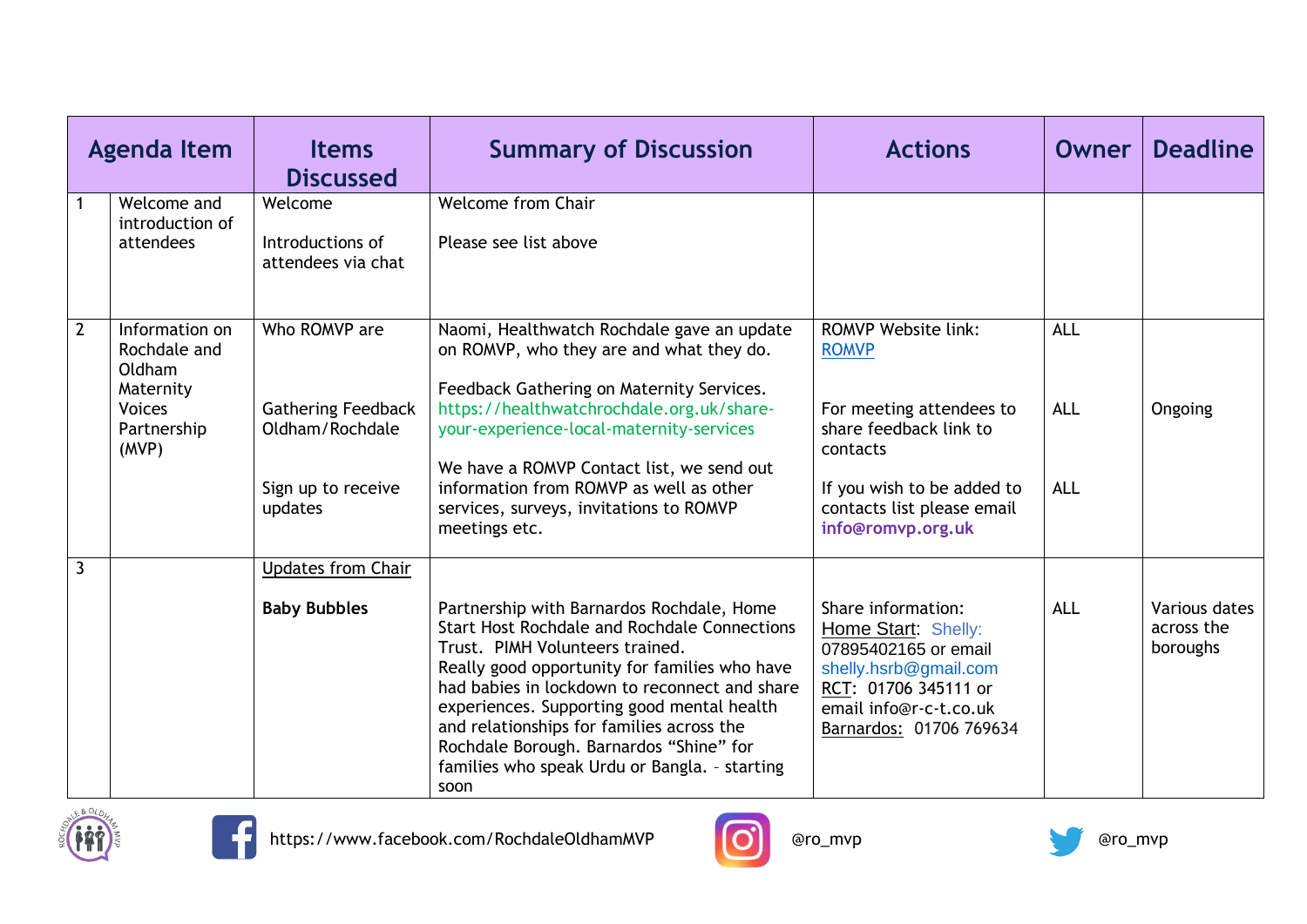|                           | See Social medias for advertisements.<br>Continuing throughout this year                                                                                                                                                                                                                                                   |                                                                                                                                                                                                                                                |                            |                                |
|---------------------------|----------------------------------------------------------------------------------------------------------------------------------------------------------------------------------------------------------------------------------------------------------------------------------------------------------------------------|------------------------------------------------------------------------------------------------------------------------------------------------------------------------------------------------------------------------------------------------|----------------------------|--------------------------------|
| Feedback                  | Increase in feedback coming in around<br>Maternity Services across Rochdale and<br>Oldham. Themes: Health Visitors, Breast<br>Feeding, Partners being allowed at<br>appointments.                                                                                                                                          | Direct Feed Back Link:<br><b>ROMVP Feedback Link</b><br>Keen to hear feedback around<br>"Smoking in Pregnancy" - have<br>you seen the stop smoking<br>services, signed up to the quit<br>commitment, what has been<br>your journey/experience? | <b>ALL</b>                 | Ongoing                        |
| 15 Steps, Rochdale        | A 15 Steps was carried out by ROMVP Chair,<br>Rochdale Commissioner and Dad Matters Rep<br>at Rochdale Ante-natal and scanning<br>Department in December 2021. Very<br>interesting insight full update to be provided in<br>report once part 2 is completed. 15 Steps to<br>also be carried out at Oldham in February 2022 | More info on the 15 Steps:<br>National MVP 15 Steps info                                                                                                                                                                                       | <b>ROMVP</b>               | Report by<br><b>March 2022</b> |
| <b>South Asian Survey</b> | Survey been live for a number of months. Good<br>list of contacts with help from Healthwatch<br>Oldham and Action Together. Number of<br>factors - not much uptake. (Covid restrictions,<br>language)<br>Comments:                                                                                                         | Link to Survey:<br><b>South Asian Survey Link</b><br>Antonia to share to Sling<br>Library social medias and<br>service users                                                                                                                   | <b>ROMVP</b><br><b>ALL</b> | Ongoing                        |
|                           | <b>Tamoor (Healthwatch Oldham)</b><br>Has good relationships with local community<br>groups, worked previously on things/facilitated<br>focus groups, worked well. Partnership<br>working. Happy to help/facilitate/share to<br>community already has relationships with.<br>Contact to work together on. Action Together  | ROMVP to contact<br>Healthwatch Oldham about<br>collaborative working to<br>get service user voice and<br>lived experiences direct.                                                                                                            | Chair,<br><b>ROMVP</b>     | by end of<br>February<br>2022  |





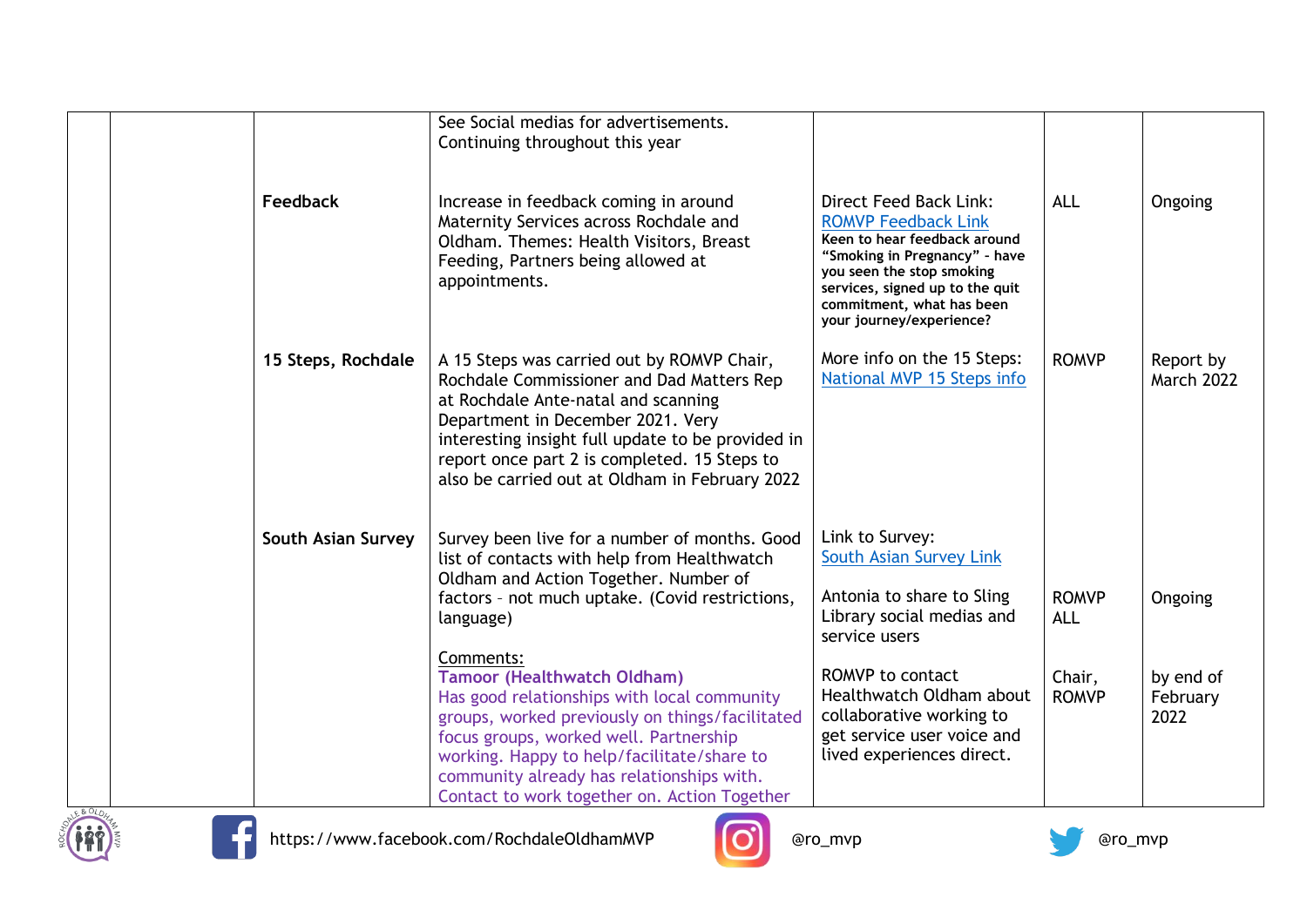|                |                                                         |                                                                 | across Rochdale and Oldham can link/help,<br><b>Council of Mosques Rochdale/Oldham</b><br>potentially share.<br>Simon (ROH)<br>We can get women in the Glucose Tolerance<br>Test Clinic to complete survey whilst they are<br>in that waiting period.                                                                                     | To help share within the<br>clinics                                                                                                                              | <b>ROH</b>                                              | Ongoing                                            |
|----------------|---------------------------------------------------------|-----------------------------------------------------------------|-------------------------------------------------------------------------------------------------------------------------------------------------------------------------------------------------------------------------------------------------------------------------------------------------------------------------------------------|------------------------------------------------------------------------------------------------------------------------------------------------------------------|---------------------------------------------------------|----------------------------------------------------|
|                |                                                         | <b>Health Visitors</b>                                          | Would like to build relationships as ROMVP with<br>Health Visitors across Rochdale and Oldham<br>and share feedback we receive directly with<br>them to look at how services can be improved<br>and also share things from the Health Visiting<br>services to our service users and social media<br>channels.                             | <b>To Contact Health Visitors</b><br>within Rochdale and<br>Oldham.<br>To have a Health Visitor<br>representative at the next<br>ROMVP meeting in March<br>2022. | Chair,<br><b>ROMVP</b><br>Health<br>Visiting<br>Service | by end of<br>February<br>2022<br><b>March 2022</b> |
|                |                                                         | Ockenden                                                        | Working on priority recommendations for<br>Ockenden. Website Gap analysis work.                                                                                                                                                                                                                                                           | To submit findings to<br>Simon, ROH                                                                                                                              | Chair,<br><b>ROMVP</b>                                  | <b>March 2022</b>                                  |
| $\overline{4}$ | Review of<br>Minutes/Action<br>from previous<br>meeting | Minutes #3 sent with<br>invite to this<br>meeting.              | All up to date: Action Log<br>No further comments from participants on<br>minutes.                                                                                                                                                                                                                                                        |                                                                                                                                                                  |                                                         |                                                    |
| $5\phantom{.}$ | Local Maternity<br>Services Update                      | Update from Simon,<br>director of<br>Midwifery, Royal<br>Oldham | Covid Vaccinations for Pregnant Women-the<br>uptake on this has increased over the last few<br>months, lots more trusted info now, pop up<br>clinics across GMr and also offering in<br>antenatal waiting rooms. Urging people to<br>speak to midwives around this.<br>No women in ICU with Covid over last few<br>months - very pleased. | For ROMVP to continue to<br>share updates via social<br>medias for the Royal<br>Oldham Hospital, midwives<br>and maternity care teams.                           | <b>ROMVP</b><br><b>HW</b><br>Rochdale                   | Ongoing                                            |





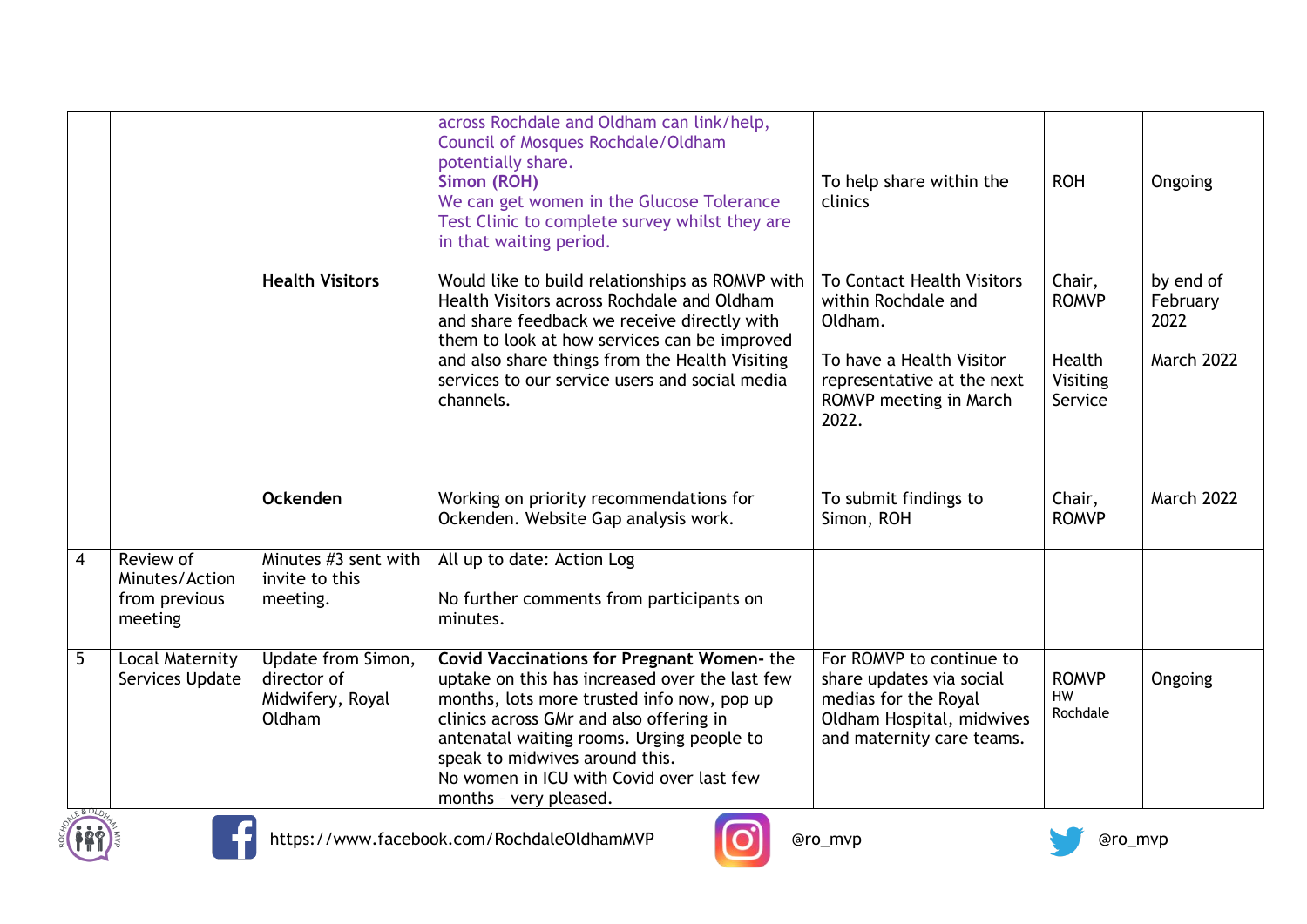|          | Staff with Covid - 20 have been off with Covid<br>Covid Testing update - New "point of Care"<br>test, can get results in less than 4 hours.                                                                                                                                                                                                                                                                                                                                                                                                                                                                                                                                                                                                                                  |                                                                               |                                |  |
|----------|------------------------------------------------------------------------------------------------------------------------------------------------------------------------------------------------------------------------------------------------------------------------------------------------------------------------------------------------------------------------------------------------------------------------------------------------------------------------------------------------------------------------------------------------------------------------------------------------------------------------------------------------------------------------------------------------------------------------------------------------------------------------------|-------------------------------------------------------------------------------|--------------------------------|--|
|          | Mask Wearing- Encouraging partners to still<br>wear masks at appointments.                                                                                                                                                                                                                                                                                                                                                                                                                                                                                                                                                                                                                                                                                                   | To share posts/information<br>around still wearing masks.                     | ROMVP -<br>Via social<br>media |  |
|          | Funding for Staff Well Being - Secured<br>funding. Using for complementary<br>therapies/practices for staff, Counselling, a<br>specific App.                                                                                                                                                                                                                                                                                                                                                                                                                                                                                                                                                                                                                                 |                                                                               |                                |  |
|          | Home Births - Highest it has been in 8 years.<br>Covid may have encouraged this more.                                                                                                                                                                                                                                                                                                                                                                                                                                                                                                                                                                                                                                                                                        |                                                                               |                                |  |
|          | NEW: Digital Notes - money secured via the<br>NHS X-Digital funding. No more green notes -<br>will be replaced by an App, understand<br>potential barriers so will still have green notes<br>if necessary. The digital move will be a big plus<br>- pull data trends, central point of call, cant<br>loose information, more responsive as all info<br>on app across services (especially if under<br>multi-services during the pregnancy). Will<br>implement over Summer. Involve service users<br>in evaluation and feedback process.<br><b>Comments:</b><br>Q:Francesca (Service User)<br>Is this similar to the ASQ that is currently used?<br>Online form/portal that parents fill in? (Ages<br>and Stages Questionnaire)<br>A: Simon (ROH)<br>Will look at but unsure. | To potentially involve<br>ROMVP with the feedback<br>and development process. | <b>ROH</b><br><b>ROMVP</b>     |  |
| E & OLDL | <b>Catherine (Service User)</b>                                                                                                                                                                                                                                                                                                                                                                                                                                                                                                                                                                                                                                                                                                                                              |                                                                               |                                |  |





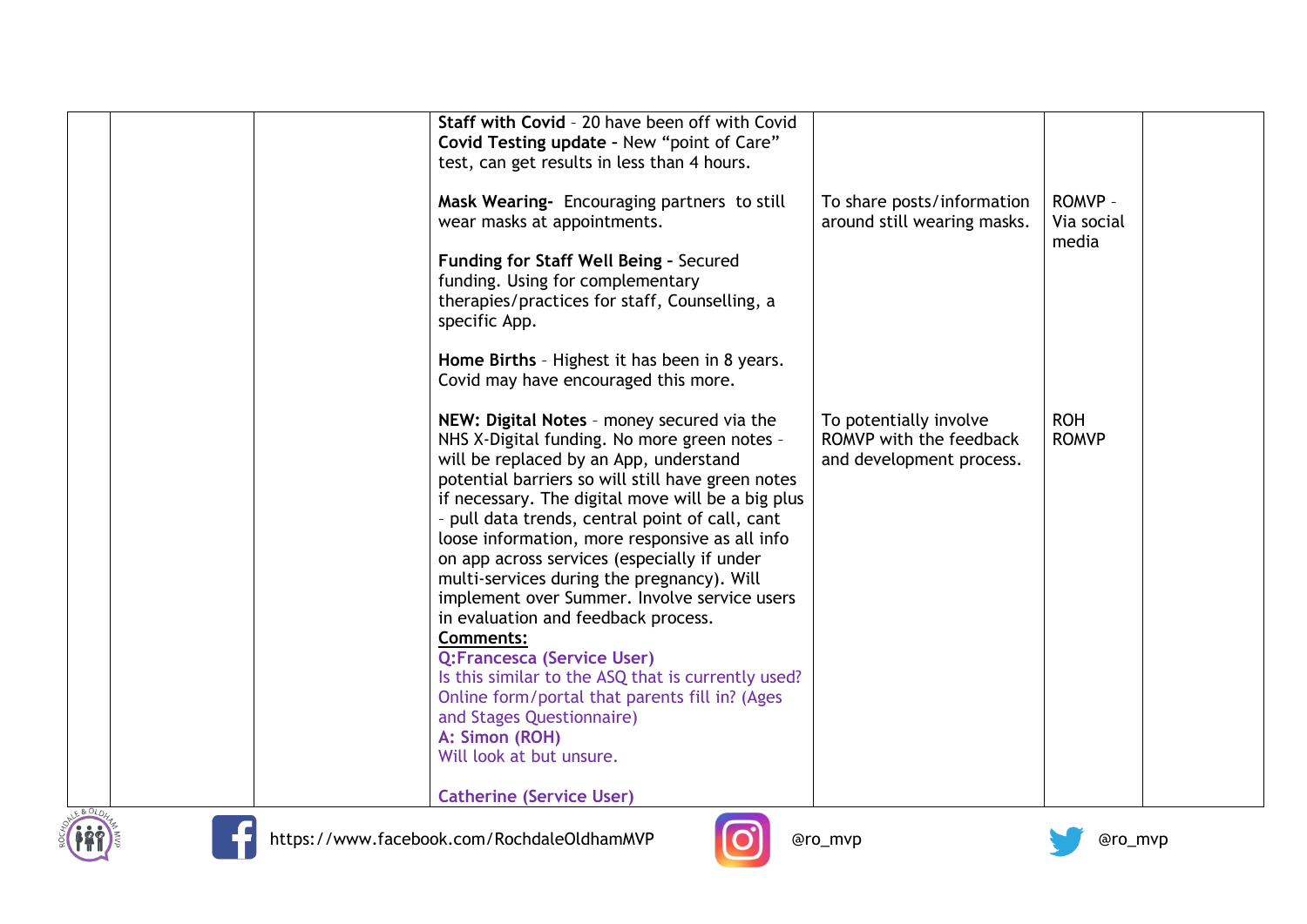|   |             |                                                          | How can we, as service users, make<br>suggestions for improvements when in the<br>hospital, or in the service at the time?<br>Example: Whilst in Oldham after giving birth,<br>couldn't breast feed, felt constantly calling<br>busy midwives for infant milk, I felt that there<br>must have been an easier way for me to obtain<br>the milk throughout my stay without having to<br>interrupt the staff (possibly given so many to<br>last the day to keep in bedside table?)<br>Q: How can you send immediate ideas or<br>suggestions for improvements?<br>- Response Wendy (Infant Feeding, ROH)<br>Mothers Interviews before discharge. This way<br>able to give honest comments. Anonymised<br>feedback. Digital link to do.<br><b>Suggestion - Francesca (service User)</b><br>QR Codes on the back of toilet doors with a<br>direct feedback link.<br>Catherine (service user)<br>Can any feedback please include a question<br>about if any staff have been particularly good<br>or kind? I think it's easy to highlight the<br>negative, but it's actually nice for staff to<br>receive personal praise<br><b>Leona (Chair ROMVP)</b><br>Can notice be displayed at reception/ward<br>area to encourage feedback good or bad and<br>process to do so (eg: feedback box request<br>slips of paper/removed from display due to<br><b>COVID restrictions)</b> |                                              |          |  |
|---|-------------|----------------------------------------------------------|----------------------------------------------------------------------------------------------------------------------------------------------------------------------------------------------------------------------------------------------------------------------------------------------------------------------------------------------------------------------------------------------------------------------------------------------------------------------------------------------------------------------------------------------------------------------------------------------------------------------------------------------------------------------------------------------------------------------------------------------------------------------------------------------------------------------------------------------------------------------------------------------------------------------------------------------------------------------------------------------------------------------------------------------------------------------------------------------------------------------------------------------------------------------------------------------------------------------------------------------------------------------------------------------------------------------------------------------------------------------|----------------------------------------------|----------|--|
| 6 | Update-PIMH | Apologies sent -<br>Update received<br>from Sarita Dewan | Early Attachment Service in Heywood,<br>Middleton and Rochdale.                                                                                                                                                                                                                                                                                                                                                                                                                                                                                                                                                                                                                                                                                                                                                                                                                                                                                                                                                                                                                                                                                                                                                                                                                                                                                                      | To Share Full update as<br>Workplan document | attached |  |





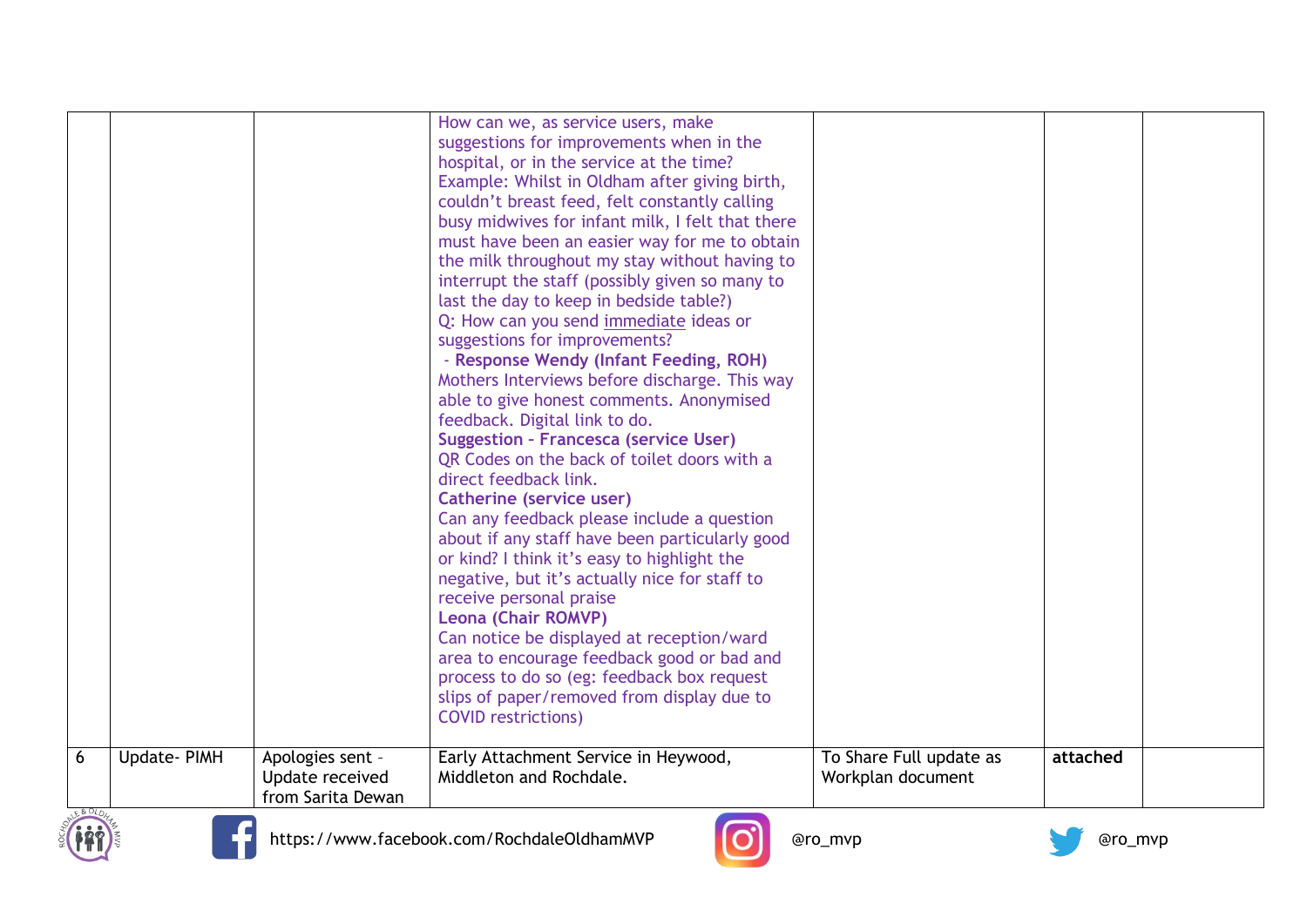|                | Parent, Infant,    |                           | Promote importance of parent and infant           |                            |              |             |
|----------------|--------------------|---------------------------|---------------------------------------------------|----------------------------|--------------|-------------|
|                | Mental Health      |                           | mental health and the first relationship an       |                            |              |             |
|                | Service            |                           | infant has with their parent or carer.            |                            |              |             |
|                |                    |                           | Work with you and your baby during pregnancy      |                            |              |             |
|                |                    |                           | up until the child's second birthday.             |                            |              |             |
| $\overline{7}$ | THEME:             | <b>Presentation from</b>  | Welcome Francesca to present.                     | For anyone who has         |              |             |
|                | <b>Hyperemesis</b> | <b>ROMVP Volunteer</b>    |                                                   | suffered HG or knows of    |              |             |
|                | Gravidarum         | Advocate, Service         | Francesca spoke about her battle with             | anyone to please           |              |             |
|                |                    | User and HG               | Hyperemesis Gravidarum (HG) which is              | encourage them to send     |              |             |
|                |                    | <b>Survivor Francesca</b> | extreme sickness in pregnancy.                    | us their experiences and   |              |             |
|                |                    | Soan                      | Spoke about the impact on her life and work       | journey.                   |              |             |
|                |                    |                           | and emotional wellbeing. The pathways and         | info@romvp.org.uk          |              |             |
|                |                    |                           | struggles with services. Information providing    |                            |              |             |
|                | Questions and      | Open Discussion,          | from professionals. Lack of response from local   |                            |              |             |
|                | Answers:           | feedback,                 | PIMH services (Contacted at 13 weeks and they     | For ROMVP to raise         | <b>ROMVP</b> | <b>ASAP</b> |
|                | Meeting            | questions to              | did not respond until 32 weeks), shared           | concerns with local PIMH   |              |             |
|                | Participants       | Presenter and             | statistics, worries around medication             | around lack of response to |              |             |
|                |                    | professionals             | prescribed and potential side effects, guilt as a | self referral.             |              |             |
|                |                    | present.                  | mum/pregnant, Scientifics behind the genetic      | <b>Update: Raised</b>      |              |             |
|                |                    |                           | marker that potentially causes HG.                |                            |              |             |
|                |                    |                           |                                                   |                            |              |             |
|                |                    |                           | Presentation/video information shared.            |                            |              |             |
|                |                    |                           | Comments -                                        |                            |              |             |
|                |                    |                           | Rachel (survivor of HG) - shared via Message      |                            |              |             |
|                |                    |                           | I had HG with both of my children. My first       |                            |              |             |
|                |                    |                           | child I spent 80% of my pregnancy in hospital     |                            |              |             |
|                |                    |                           | and lost almost 3 stone in the 9 months. The      |                            |              |             |
|                |                    |                           | fear from the sheer overbearing illness of the    |                            |              |             |
|                |                    |                           | HG gave me absolutes fears of having more         |                            |              |             |
|                |                    |                           | children. Which also affected the relationship    |                            |              |             |
|                |                    |                           | with my partner - I literally wouldn't let him    |                            |              |             |
|                |                    |                           | near me. Eventually decided to have another       |                            |              |             |
|                |                    |                           | child when my first born was 10! And it was       |                            |              |             |
|                |                    |                           | like de ja vu - ill non stop from around 6-8      |                            |              |             |
| LE&OLDN        |                    |                           |                                                   |                            |              |             |





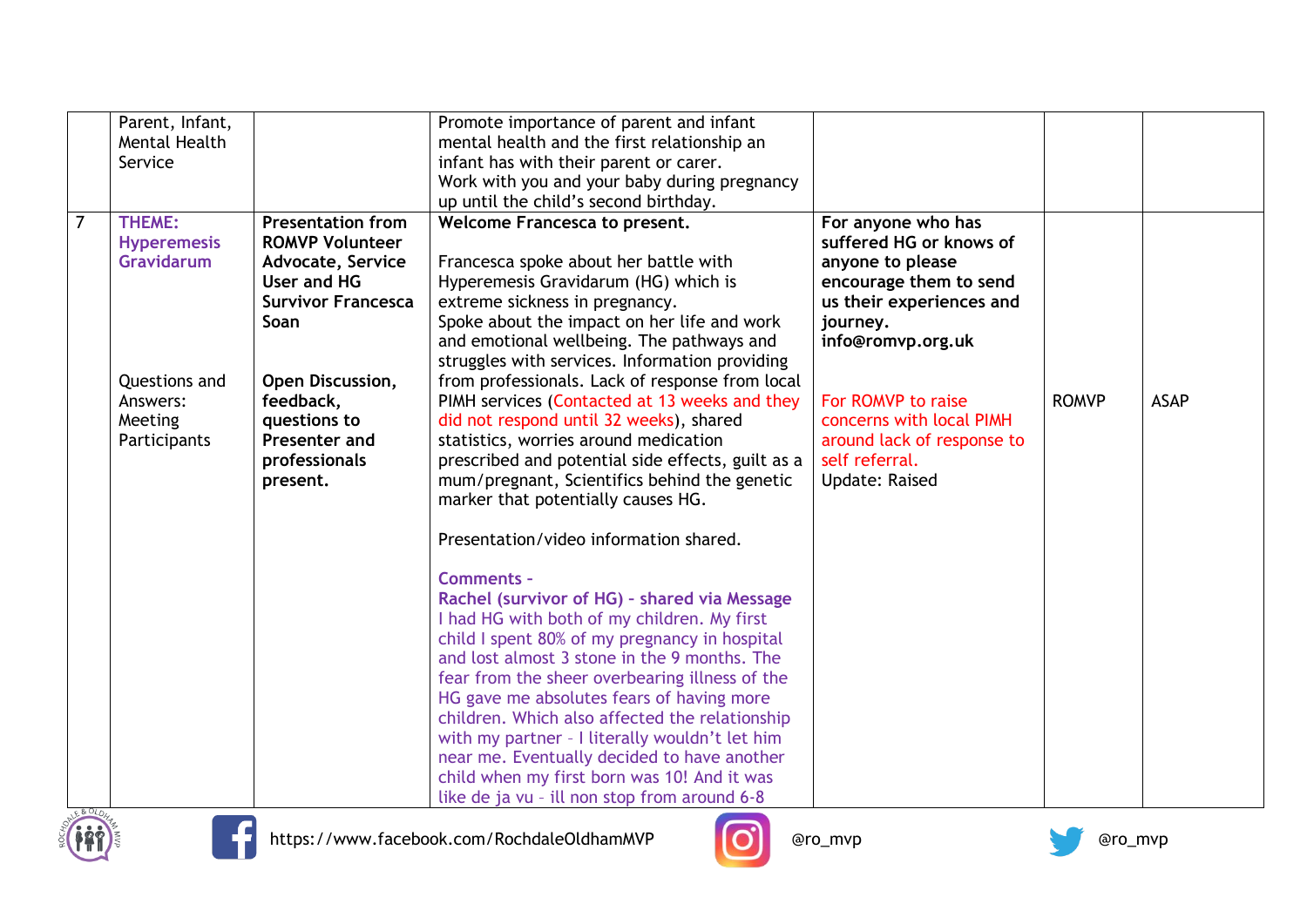| weeks pregnant until I gave birth at 37 weeks. I<br>must say though that there seemed more<br>sympathy and information the second<br>pregnancy than there had been with my first.<br>Was offered more medications and support<br>contacts (but they were all national, not local)<br>Kim (survivor of HG)<br>I suffered with both pregnancies. I was left at<br>Urgent Care, which resulted in me passing out<br>on the floor of the bathroom whilst waiting to<br>be seen. 7 hours until I was transferred and put<br>on an IV at Oldham. Panic over babys<br>development, thought/convinced myself had a<br>facial defect. (common with medication for<br>HG). Mum had suffered in both pregnancies in<br>the 80's. Passed out on a train travelling to<br>work and received NO help from anyone on<br>that journey. Caused issues with Husband - no<br>support for partners and he was worried all the<br>time. Briefly stopped at 21 weeks but then<br>restarted at 28 weeks. Delivered first child at<br>38 weeks. Unexpectedly pregnant again 12<br>Chair ROMVP<br>months later. This time the sickness continued<br>ROMVP to facilitate a<br><b>HG Survivors</b><br>until second child was 3 weeks old. Was off<br>session with Kim and<br>work all 9 months as very poorly and also in<br>Francesca. (possible other<br>and out of hospital. Severe hydration, 38<br>HG survivors) with help<br>from Oldham contact.<br>weeks delivered again - second baby had foetal<br>tracks from 34 weeks due to the amount of<br>Offer of support from<br>fizzy pop was drinking as was only thing could<br>Angela - process mapping<br>half keep down - the constant vomiting caused<br>SU experience of HG via |  |
|----------------------------------------------------------------------------------------------------------------------------------------------------------------------------------------------------------------------------------------------------------------------------------------------------------------------------------------------------------------------------------------------------------------------------------------------------------------------------------------------------------------------------------------------------------------------------------------------------------------------------------------------------------------------------------------------------------------------------------------------------------------------------------------------------------------------------------------------------------------------------------------------------------------------------------------------------------------------------------------------------------------------------------------------------------------------------------------------------------------------------------------------------------------------------------------------------------------------------------------------------------------------------------------------------------------------------------------------------------------------------------------------------------------------------------------------------------------------------------------------------------------------------------------------------------------------------------------------------------------------------------------------------------------------------------------------------------------|--|
| like a PTSD.<br><b>CCG Project Manager</b><br>Louise<br><b>Nicole (Survivor of HG)</b><br>The admission A&E was a big negative for me<br>when I had HG - 4+ hours sat in A&E to just be<br>told to go up to GAU.                                                                                                                                                                                                                                                                                                                                                                                                                                                                                                                                                                                                                                                                                                                                                                                                                                                                                                                                                                                                                                                                                                                                                                                                                                                                                                                                                                                                                                                                                               |  |





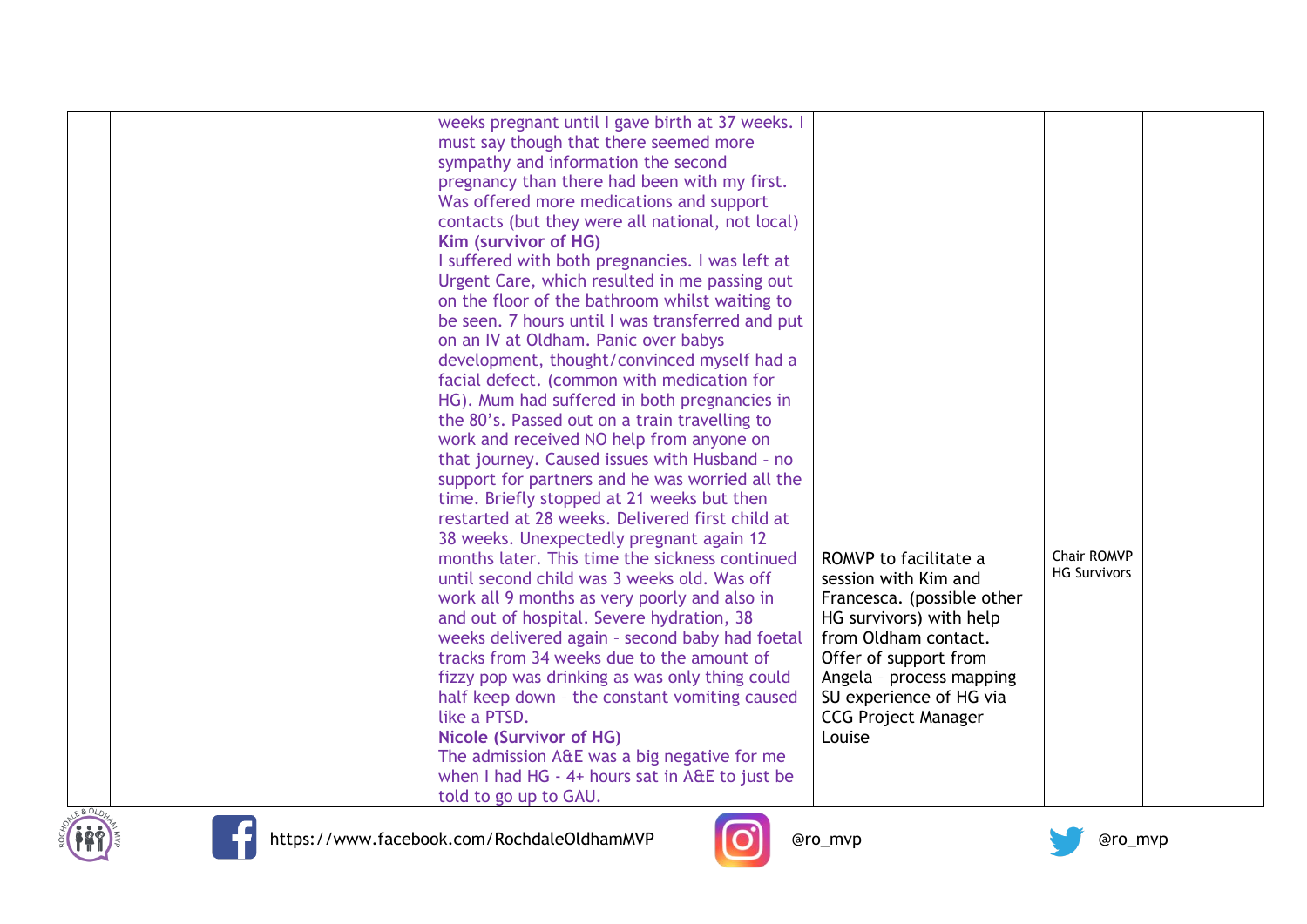|                |                                                           |                                             | came across the HER foundation this week<br>which provides a lot of information on HG.<br><b>Bethan (Midwife)</b><br>Promoting awareness of HG and national<br>support available to women is so important<br><b>Charlotte (CCG)</b><br>Would be really good to map out these<br>journeys - look at where improvements could<br>be made and what went well etc.<br>Angela (CCG Oldham)<br>We have somebody on the team who can help<br>with this mapping - will make the introductions<br>via email with ROMVP chair.<br>Q: Antonia (service User)<br>Is there a medical reason consultants are loath<br>to give IV's? It seems that all issues come<br>down to consultants 'letting' women have an IV?<br>A: Simon (ROH)<br>There are specific policies on IVs. Guidelines<br>around what point they are given - maybe this<br>needs explaining further at the hospitals or<br>informative leaflets?<br><b>Mel (Midwife ROH)</b><br>Abby - Midwife who uses Instagram reels to<br>share videos and has guests on - maybe could<br>do one around HG. Can ask and be good to get<br>Francesca to present like today. | Link to HER Foundation:<br>HER - HG support<br>ROH to look at Instagram<br>Video around HG.<br>Update: Nicole (Student<br>Midwife/service user has<br>offered to help do these) | Chair,<br><b>ROMVP</b><br>Comms<br><b>Team ROH</b> |            |
|----------------|-----------------------------------------------------------|---------------------------------------------|--------------------------------------------------------------------------------------------------------------------------------------------------------------------------------------------------------------------------------------------------------------------------------------------------------------------------------------------------------------------------------------------------------------------------------------------------------------------------------------------------------------------------------------------------------------------------------------------------------------------------------------------------------------------------------------------------------------------------------------------------------------------------------------------------------------------------------------------------------------------------------------------------------------------------------------------------------------------------------------------------------------------------------------------------------------------------------------------------------------------|---------------------------------------------------------------------------------------------------------------------------------------------------------------------------------|----------------------------------------------------|------------|
| $\overline{8}$ | <b>Agreed Actions:</b><br>review with group,<br><b>NK</b> | <b>Review of Actions</b><br>from Meeting #4 | <b>Brief outline of Actions</b>                                                                                                                                                                                                                                                                                                                                                                                                                                                                                                                                                                                                                                                                                                                                                                                                                                                                                                                                                                                                                                                                                    | See "actions" column                                                                                                                                                            |                                                    |            |
| $\overline{9}$ | AO <sub>B</sub>                                           | Survey                                      | Evaluation Survey - please complete to<br>capture demographics of attendees                                                                                                                                                                                                                                                                                                                                                                                                                                                                                                                                                                                                                                                                                                                                                                                                                                                                                                                                                                                                                                        | For all attendees to<br>complete meeting<br>demographics survey                                                                                                                 | All<br>attendees                                   | 20.02.2022 |





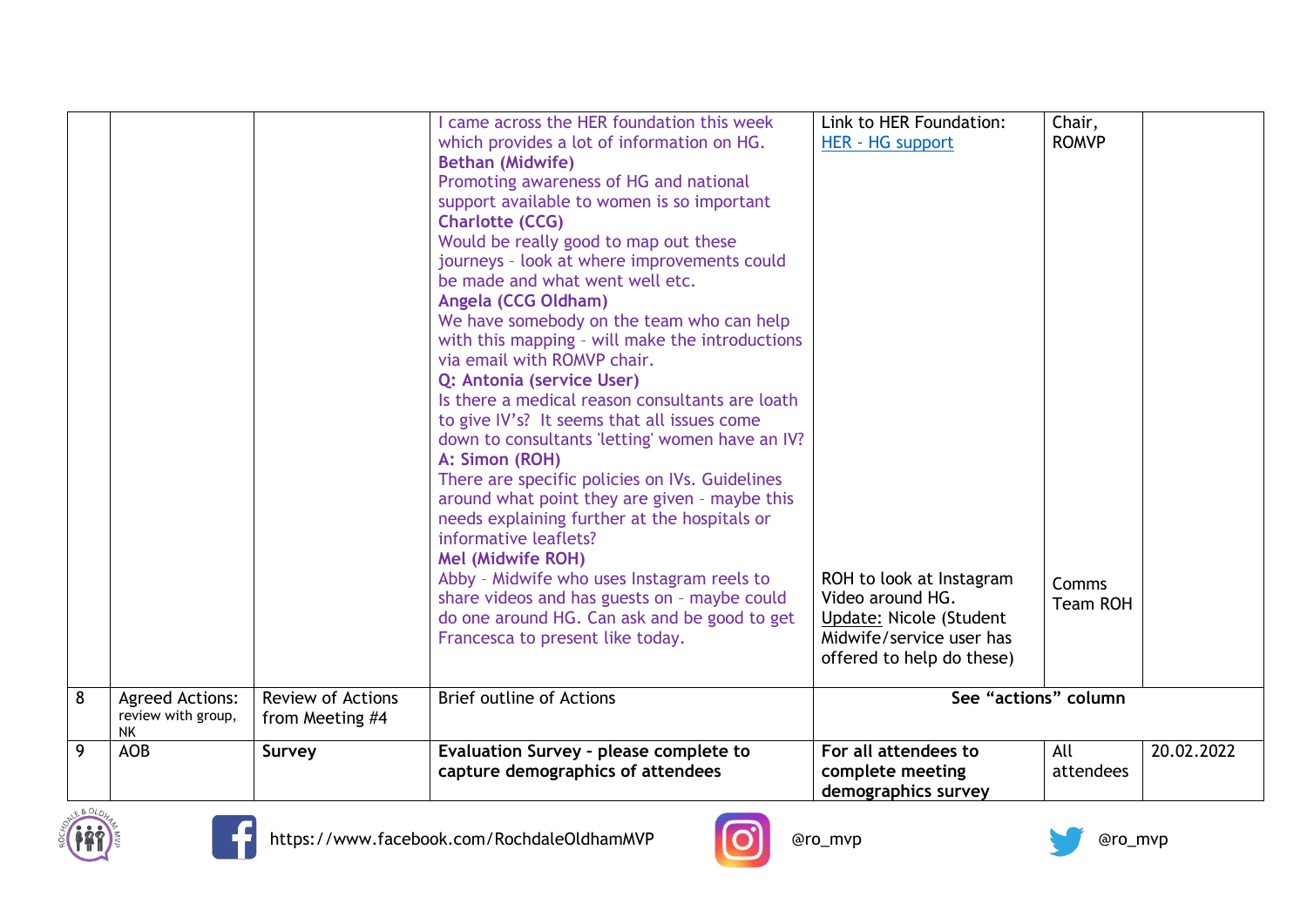|  |                                                                                   | https://www.surveymonkey.co.uk/r/8WH535                                                                                                                                                                                        |                                                                                                                                                                                                                                                                           |            |            |
|--|-----------------------------------------------------------------------------------|--------------------------------------------------------------------------------------------------------------------------------------------------------------------------------------------------------------------------------|---------------------------------------------------------------------------------------------------------------------------------------------------------------------------------------------------------------------------------------------------------------------------|------------|------------|
|  | Vice Chair, ROMVP                                                                 | We are looking to recruit a Vice Chair for the<br>ROMVP. More information will be shared soon.                                                                                                                                 | LIVE on HWR website from<br>beginning of Feb.                                                                                                                                                                                                                             |            |            |
|  | <b>Paediatric Nurse</b><br><b>Practitioner</b><br>(Rochdale)                      | Update from Francesca. Service offered if<br>can't get in with a GP. Offer Same day<br>appointment for up to 30 mins. High level<br>nurses who can prescribe.                                                                  | <b>Contact Telephone</b><br>number: 01706 676777                                                                                                                                                                                                                          |            |            |
|  | <b>Tongue Tie</b>                                                                 | Update from Wendy Blackwood. Rapid Action<br>Service offered in Oldham ref to a paediatric<br>doctor/triage to be seen. Works well and easy<br>pathway for Tongue Tie problems. Very similar<br>to what described in Rochdale. | Information from Northern<br>Care Alliance<br><b>NCA Tongue Tie</b>                                                                                                                                                                                                       |            |            |
|  | <b>Well Family Guide</b><br>to common<br>childhood illnesses                      | There is an app that can be downloaded as<br>well as an information booklet, developed<br>between collaborative partnerships. Really<br>good information.                                                                      | Link to be shared and also<br>info on where to pick up<br>the hard copy booklets.<br><b>Update: QR Code</b><br>Link: Well Family Link<br>#WednesdayWeekly session<br>on this - book below:<br>https://www.actiontogeth<br>er.org.uk/civicrm/event/in<br>$fo?reset = 1009$ | <b>ALL</b> | 07.02.22   |
|  | <b>ROMVP</b> meeting #5<br><b>Consultation on</b><br>time of next Zoom<br>meeting | There is a poll on our Social Medias but please<br>also share your views with us.<br>info@romvp.org.uk                                                                                                                         | Q: If you were to attend a<br>ROMVP meeting what<br>would be your preferred<br>time to attend?<br>9.30am - 12.30pm<br>12.30pm - 2.30pm<br>7.30pm - 9.30pm                                                                                                                 | <b>ALL</b> | 10.02.2022 |